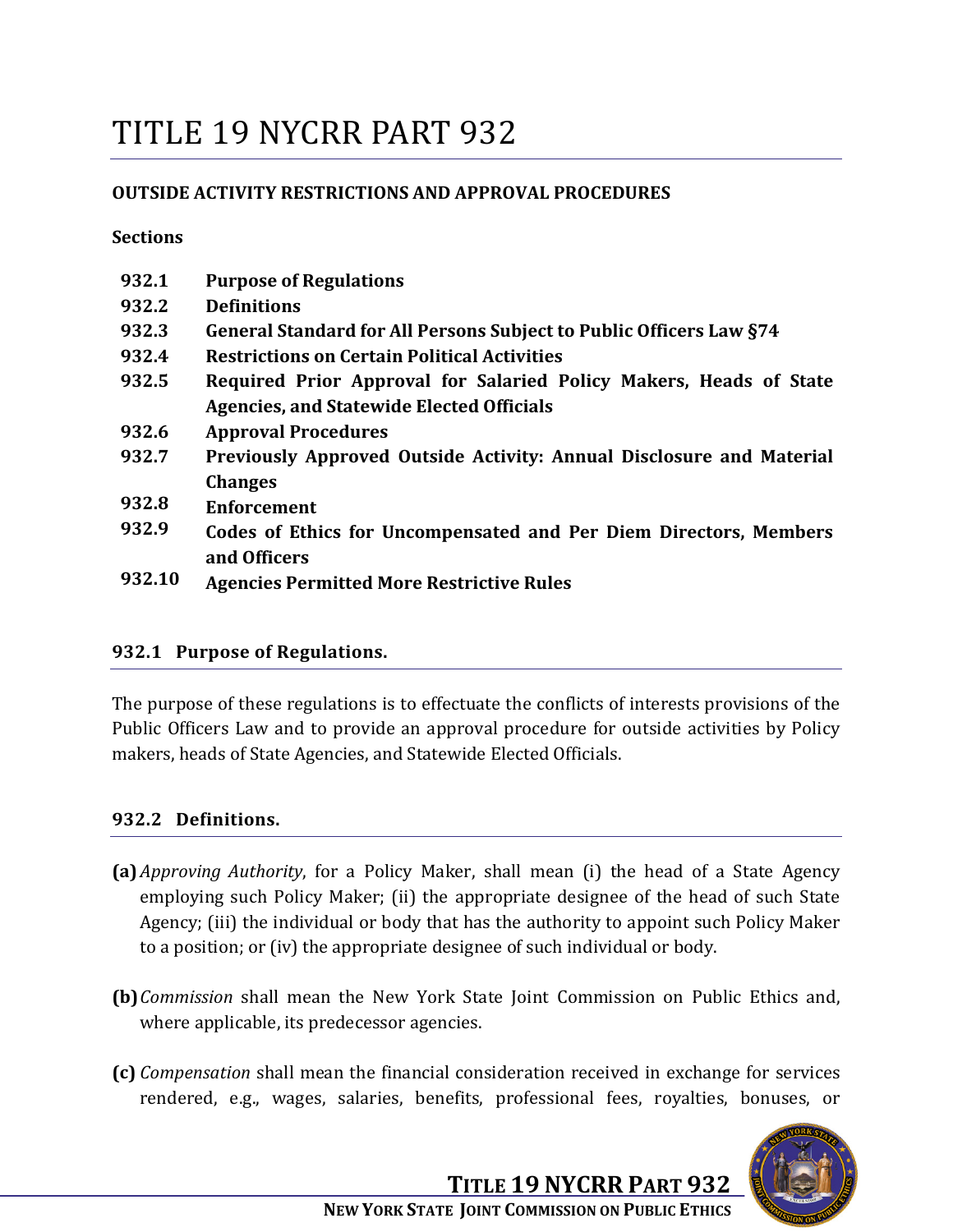commissions on sales. Compensation shall also include income received from any business venture, whether or not incorporated, that is owned or controlled by an individual who is subject to this Part. Notwithstanding the foregoing, income received from transactions involving such individual's own securities, personal property, or real estate is not included in the term Compensation.

- **(d)***Outside Activity Approval Form* shall mean a form designated by the Commission as the Outside Activity Approval Form and available on the Commission's website.
- **(e)** *Party* shall mean (i) any organization which at the last preceding election for governor of the State of New York polled at least fifty thousand votes for its candidate for governor; or (ii) the national political entity affiliated with such organization.
- **(f)** *Party Committee* shall mean any State committee, county committee, and such other committee (including national committee) as the rules of the Party may allow.
- **(g)** *Policy Maker* shall mean an officer, employee, director, commissioner, or member of a State Agency (other than a multi-state authority) who has been determined to hold a policy-making position pursuant to Public Officers Law §73-a(1)(c).
- **(h)***Political Organization* shall mean any organization that is affiliated with, or subsidiary to, a Party. The term does not include campaign or fundraising committees.
- **(i)** *State Agency* shall mean any State department, or division, board, commission, or bureau of any State department, any public benefit corporation, public authority, or commission at least one of whose members is appointed by the Governor. State Agency shall also include the State University of New York or the City University of New York, including all their constituent units except (1) community colleges of the State University of New York and (2) the independent institutions operating statutory or contract colleges on behalf of the State.
- **(j)** *Statewide Elected Official* shall mean the Governor, Lieutenant Governor, Attorney General, or Comptroller of the State of New York.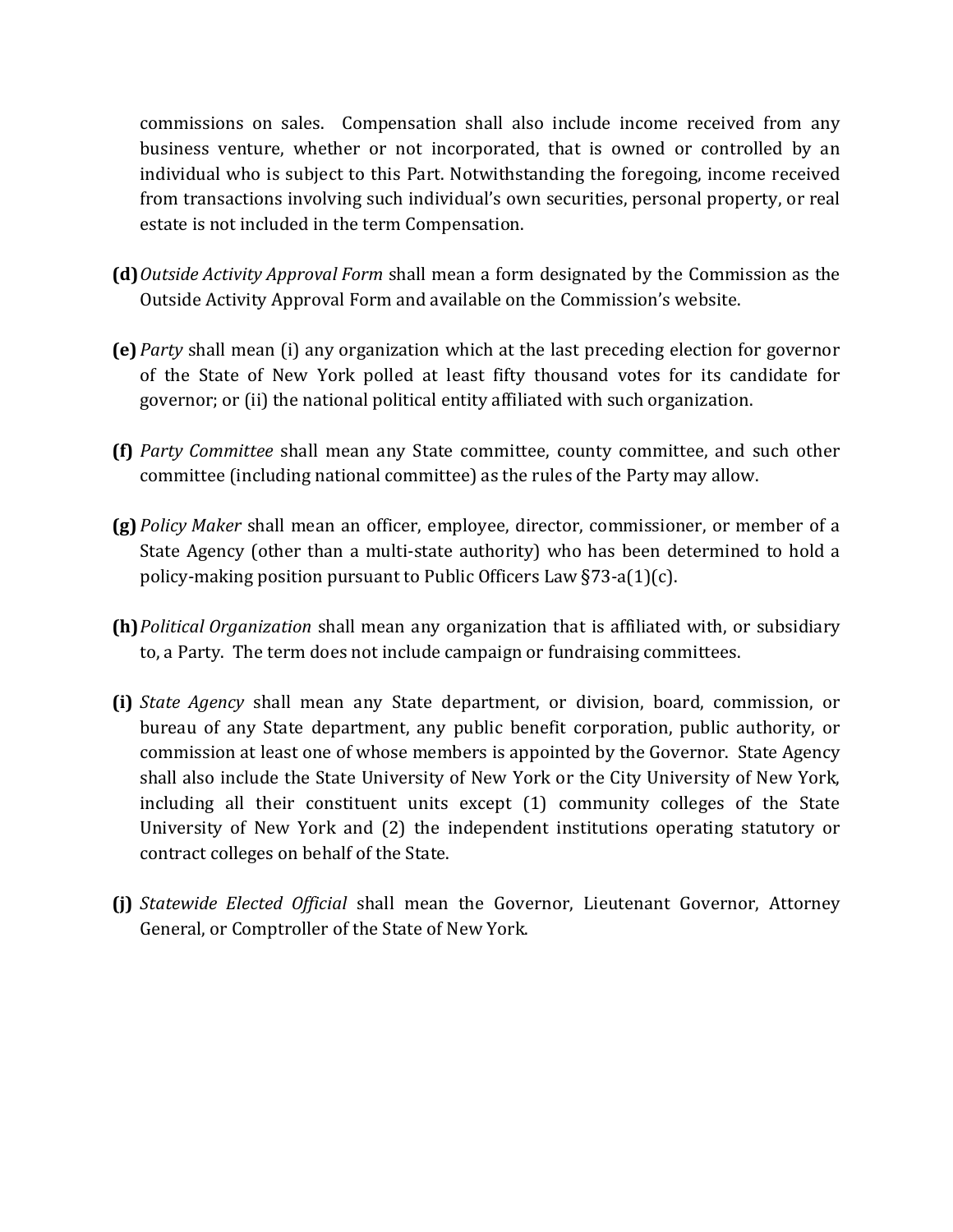No individual who is subject to Public Officers Law §74, shall engage in any outside activity which interferes or substantially conflicts with the proper and effective discharge of such individual's official State duties or responsibilities.

# **932.4 Restrictions on Certain Political Activities.**

- **(a)**No head of a State Agency, Statewide Elected Official, or Policy Maker (regardless of whether the person serves on an unpaid or per diem basis) shall serve as an officer, director, or board member of any Party or Political Organization.
- **(b)**No head of a State Agency, Statewide Elected Official, or Policy Maker (regardless of whether the person serves on an unpaid or per diem basis) shall serve as a member, officer, director, board member, or district leader of any Party Committee.
- **(c)** Nothing in this section shall prohibit a head of a State Agency, Statewide Elected Official, or Policy Maker from serving as a delegate to a State or national Party convention.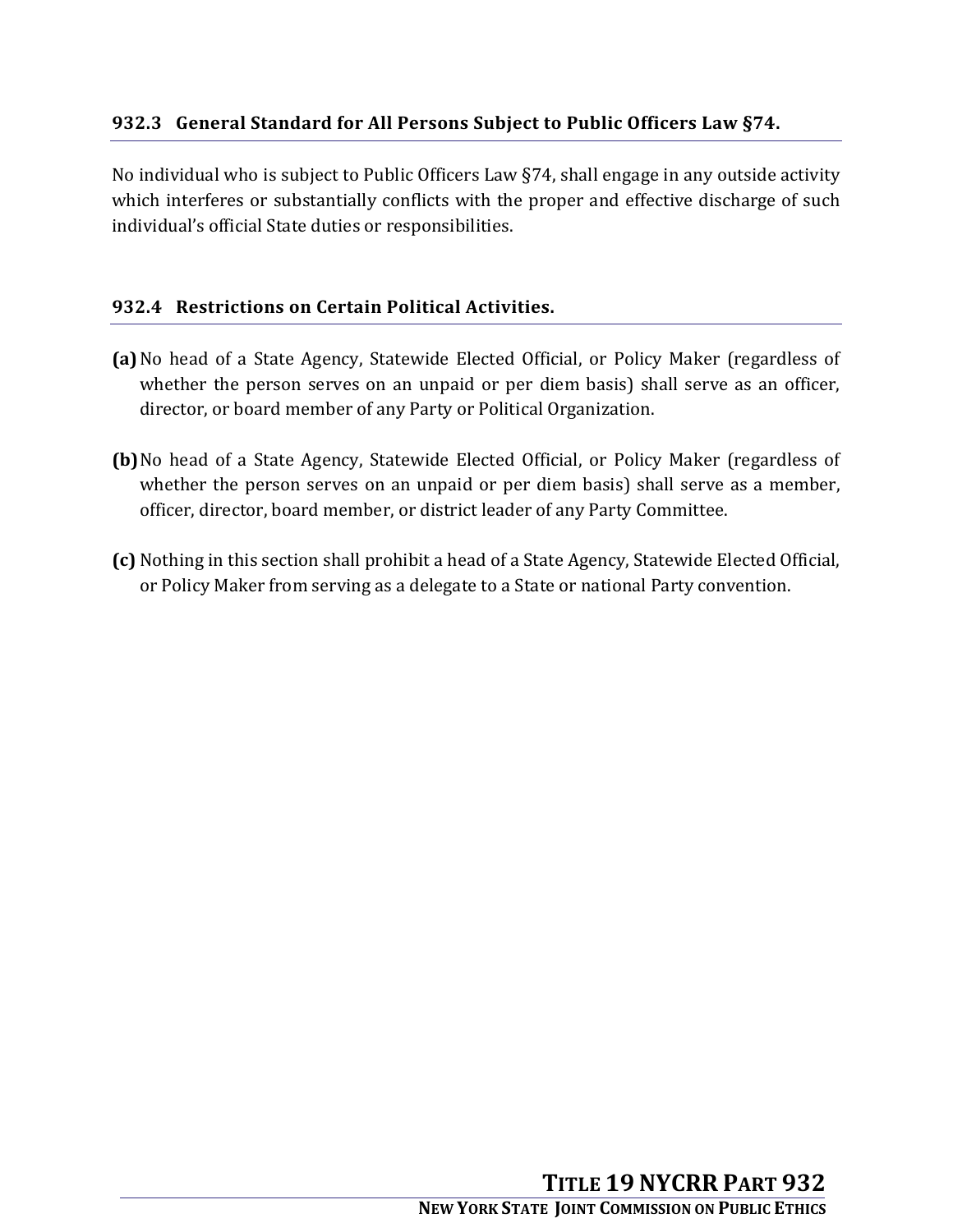# **932.5 Required Prior Approval for Salaried Policy Makers, Heads of State Agencies, and Statewide Elected Officials.**

**(a)**A Policy Maker who serves the State on other than a unpaid or per diem basis, shall obtain the following approvals prior to engaging in the activities listed below:

|                                                                                                                                                                             | <b>Outside Activity</b>                              | <b>Required Approvals /</b><br><b>Actions</b>                                                              |  |
|-----------------------------------------------------------------------------------------------------------------------------------------------------------------------------|------------------------------------------------------|------------------------------------------------------------------------------------------------------------|--|
| A job, employment (including public employment), or business<br>venture that generates, or is expected to generate, between \$1,000<br>and \$5,000 in Compensation annually |                                                      | Approving Authority must<br>approve                                                                        |  |
| A job, employment (including public employment), or business<br>venture that generates, or is expected to generate, more than<br>\$5,000 in Compensation annually           |                                                      | Approving Authority and<br>the Commission must<br>approve                                                  |  |
| Holding elected or appointed public office (regardless of<br>Compensation) as an outside activity                                                                           |                                                      | Approving Authority and<br>the Commission must<br>approve                                                  |  |
| Serving as a director or officer of a for-profit entity (regardless of<br>Compensation)                                                                                     |                                                      | Approving Authority and<br>the Commission must<br>approve                                                  |  |
| Serving as a director or officer of a not-for-profit entity                                                                                                                 |                                                      |                                                                                                            |  |
|                                                                                                                                                                             | Compensation is \$0 - \$999 annually                 | Approval not required, but<br>must notify Approving<br>Authority in writing prior to<br>commencing service |  |
|                                                                                                                                                                             | Compensation is between \$1,000 and \$5,000 annually | Approving Authority must<br>approve                                                                        |  |
|                                                                                                                                                                             | Compensation is more than \$5,000 annually           | Approving Authority and the<br>Commission must approve                                                     |  |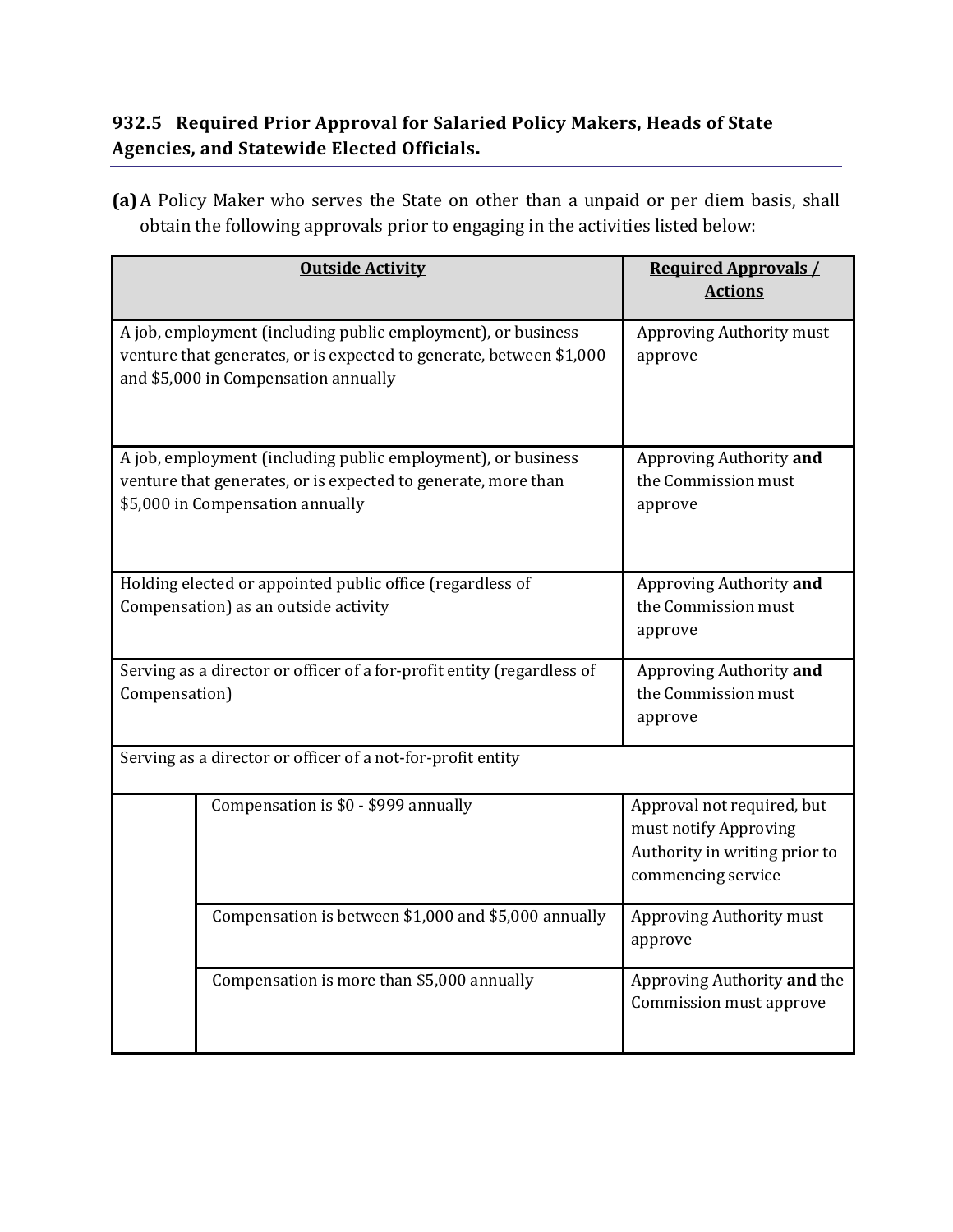**(b)**A head of a State Agency or a Statewide Elected Official shall obtain approval from the Commission prior to engaging in the outside activities listed in Section 932.5(a).

# **932.6 Approval Procedures.**

- **(a)**A Policy Maker who requires approval pursuant to Part 932.5(a) from his Approving Authority only, shall submit to the Approving Authority a written approval request prior to commencing the outside activity.
	- **(1)**The Approving Authority shall make its determination based on its interpretation of whether the proposed outside activity is in accordance with the applicable provisions of the Public Officers Law, Commission Advisory Opinions, pertinent State Agency policies, procedures, or regulations governing employee conduct, and such other factors as the Approving Authority may deem appropriate.
- **(b)**A Policy Maker who also requires Commission approval pursuant to Part 932.5(a) shall submit to the Commission a request on the Outside Activity Approval Form. The form must be completed in full, including signatures from the individual and the Approving Authority. The Commission will not consider requests without a completed Outside Activity Approval Form.
- **(c)** A head of a State Agency or Statewide Elected Official who requires Commission approval pursuant to Part 932.5(b) shall submit to the Commission a request on the outside Activity Approval Form. The Commission will not consider requests without a completed Outside Activity Approval Form.
- **(d)**With respect to outside activity requests that require Commission approval, the Commission shall make its determination based on its interpretation of whether the proposed outside activity is in accordance with the applicable provisions of the Public Officers Law, Commission Advisory Opinions, regulations, and policies. The Commission may require additional information as it deems appropriate.

## **932.7 Previously Approved Outside Activity: Annual Disclosure and Material Changes.**

**(a)**Once an outside activity has been approved pursuant to Part 932.6 it shall remain effective unless and until there is a material change in the individual's State responsibilities or in the outside activity, at which point the individual must submit a new request for approval in accordance with Parts 932.5 and 932.6.